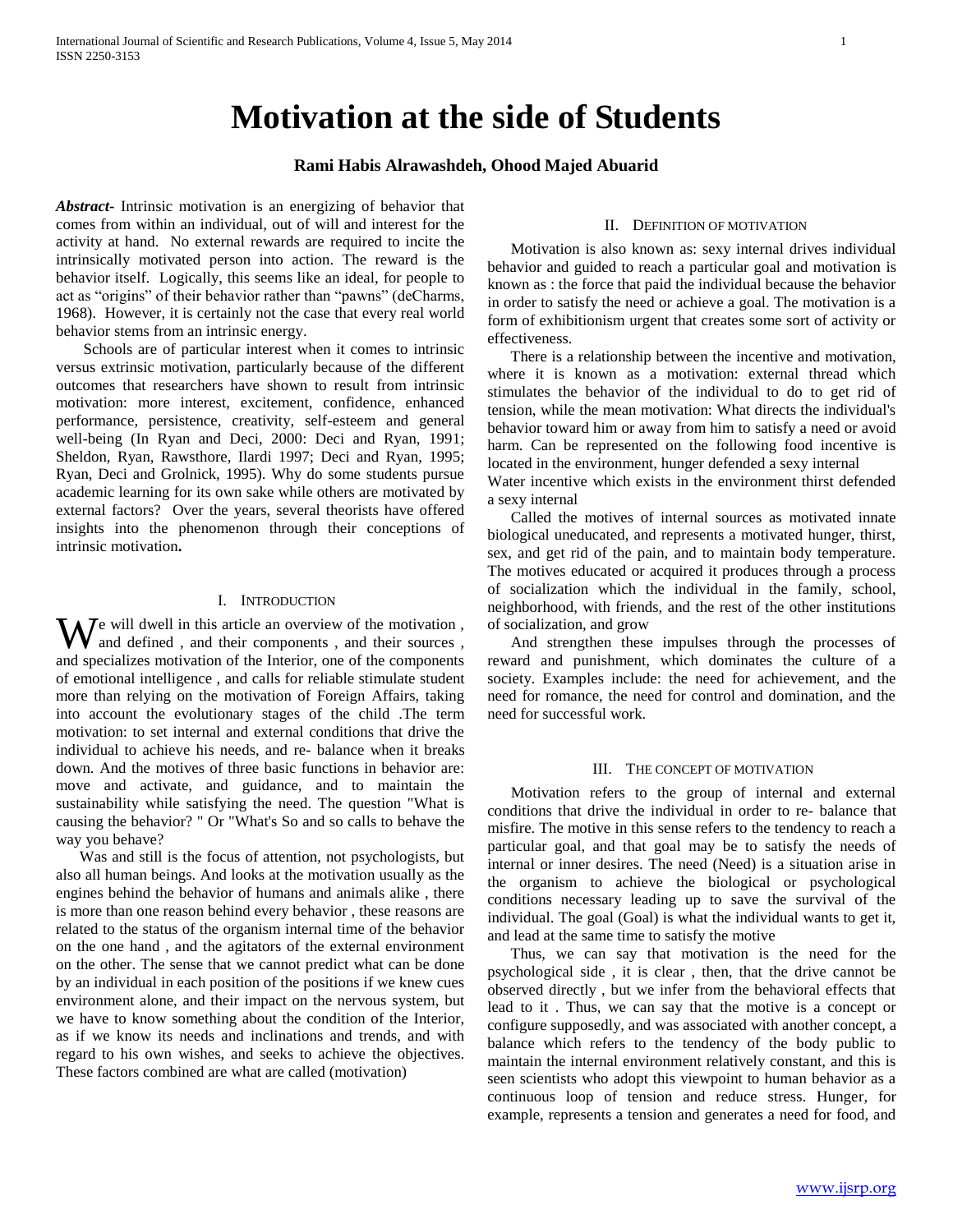works to satisfy hunger motive to reduce this tension, which does not come back again soon.

 Defines motivation as well: as a self-power that drives an individual's behavior and direction to achieve a very particular feel the need or importance to the ordinary or moral (psychological) for him. So they can identify the factors that drive the individual to progress in the collected, including Feeling the need or importance

The forces that control the individual (internal or external)

 The fact that the learner, subject to conditions, or active in the formation of the circumstances. Ambitious learner and his ideas

Trends and values and convictions Inclinations.

### **Learner to the concept of same.** Expectations

 Defines motivation as well: as the conditions exist to facilitate and help sustain behavioral pattern to be realized responses. Also known as: operation or series of operations, working on exciting goal-oriented behavior; maintenance and maintain it, and off in the end.

## **The functions of motivation and benefits :**

 Contribute to motivation in facilitating our understanding of some puzzling facts in human behavior . We can say in general that motivation is important for the interpretation of the enhancement process and identify enhancers and direct behavior toward a particular goal , and assist in the changes that occur in the process of adjusting exciting ( stimuli control behavior ) and persistence on a particular behavior until it is done.

 We also behave normally during our daily lives as if we move towards somewhere that any meaningful human behavior has to sit at the table and a certain time , and we take a paper and a pen and write a page or more and put them in an envelope and then put a postage stamp it and send it by mail . There is no doubt that all of these acts have occurred and organized because of the presence of a target man , but not high motivation to achieve this goal of what happened all of that.

 The motivation to play the most important role in human perseverance to get a job done, and perhaps the perseverance of the best metrics used to estimate the level of motivation at this man . The motivation in this sense check four main functions, namely:

- 0.1 Motivation evoke behavior .. Valdafieh are human urges to do a certain behavior, even though it may not be causing the behavior . Was among psychologists that the best level of ) Aldafiehalasttharh ) to achieve positive results is the average level . This happens because the low level of motivation usually leads to boredom and lack of interest, and that the high level for a reasonable limit leads to high anxiety and stress, what are negative factors in human behavior.
- 0.2 Motivation affect the quality of projections carried by people depending on their actions and their activities ; and thus affect the levels of ambition , which is characterized by each and every one of them . And expectations , of course, a close relationship experiences of success and failure , which was the human has been exposed .
- 0.3 Motivation influence in guiding our behavior towards the important information that we need attention and treatment , and guide us to the proper way to do it . The theory of

information processing believes that students who have high motivation to learn pay attention to their teachers more than their colleagues with low motivation to learn ( and attention as is known, the issue is very necessary to enter information into memory, short-and long -term ) . Also, these students tend to be more inclined to seek help from others if they need it . They are more serious in trying to understand the subject material and turn it into meaningful ; instead of dealing with it superficially and retaining automatically.

0.4 Motivation - Based on the above functions - leading to obtain rights to perform well when it is driven toward him . It is noticeable in this field - the field of education - for example, that students are motivated to learn more taken for students and the best performance.

Methods to raise motivation when learners:

 - Giving financial incentives such as grades or a piece of candy or a pen or a balloon or a medal of cloth , and moral , such as praise or praise or the situation on the plate of honor or assigned delivered a speech in the morning , and , of course, depend quality incentives on the age of the learner and the level of mental, social and economic environment for him, and every cases prefer not to get used to the learner on the financial incentive .

 - Employ achievements of science technology in exciting and intriguing suspense learner, as his assistant on learning through structured play , or dealing with computers , they are methods contribute a lot in increasing the motivation to learn and continuing to the maximum extent of the capabilities of the learner , with the development of the capacity of self-learning and take responsibility for the learning process , and the development of independence in learning.

 - To emphasize the importance of the topic for the field mode: if we say we examined today about the collection process , a process important in your life you will not know the number Oqlamk , and your books and your brothers and your friends , and flowers in the garden , but if I understood , so watch out well for this subject during the study , and make sure you Astoabtamoh well .

 - To emphasize the link subject matter to other subjects , such as the emphasis on the importance of understanding the process of combining to understand the process of subtraction that Sndersha later , or even understand the rules of the language we write the language of sound science in all later .

 - Emphasize the importance of the subject matter in the life of the learner : For example , we are studying in science phenomena like rain , lightning and thunder and the eclipse and the eclipse , light and shade , and other events had worshiped rights in the past for his ignorance of them , let us learn so as not we fear in the future .

 Linking learning to work: as this raises the motivation of the learner and stimulated to learn as long as it involved manually activities that lead to learning.

 - Showing stories purposeful: show what would have on the neglect of the study and to rely on ignorance, and the teacher can be assisted by the stories in the Library of the school, and review the story with the children after they have read it cost them if they are able to read.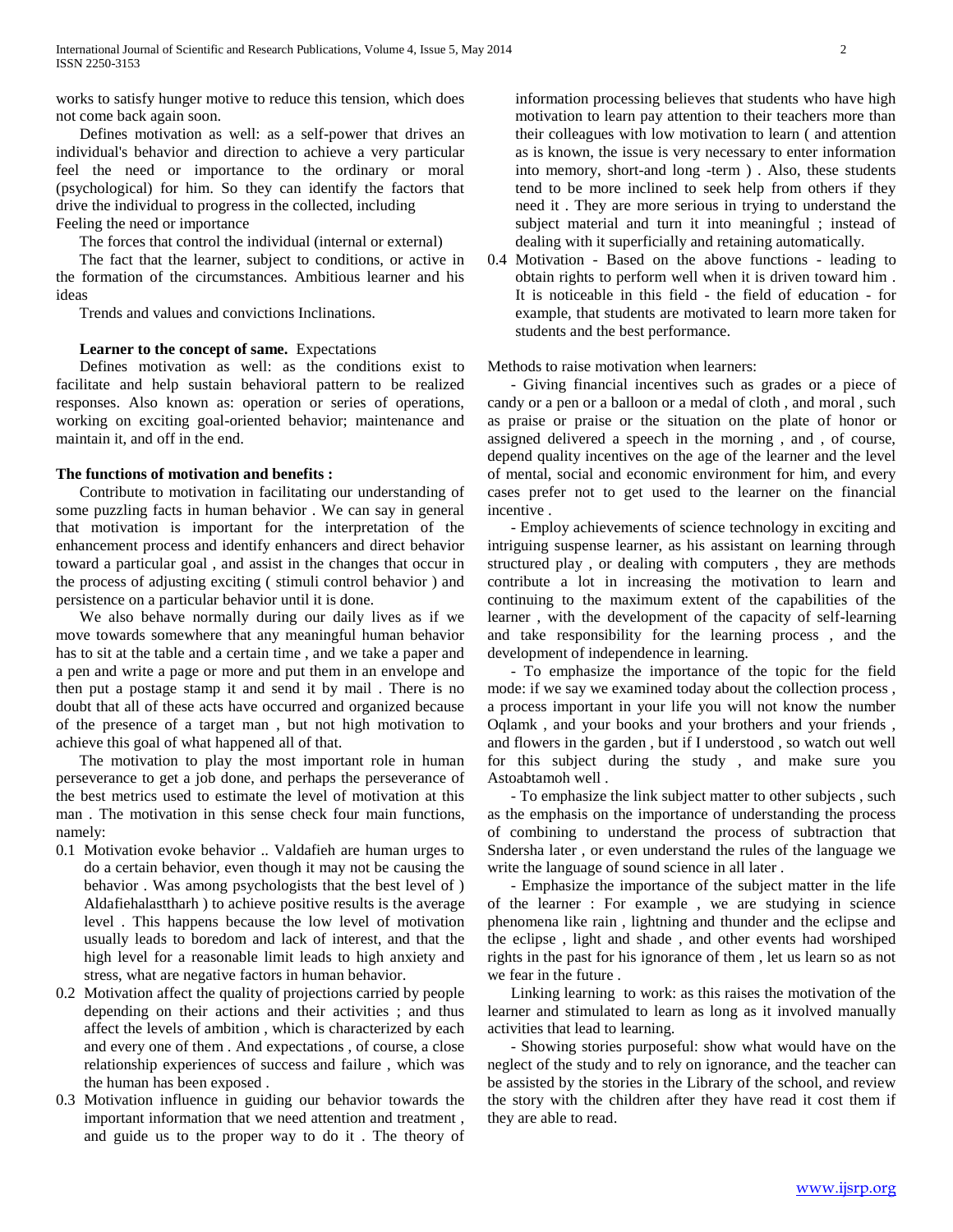- A reminder that the learners always seek knowledge obligatory for every Muslim man and woman, and that God has preferred Abidine scientists, and cite the Quranic verses and habit.

 Closer to the learners and the teacher in Thabibhm learner loves the material and increases Dafieth to learn if I like her mentor .

 - The teacher to act as a model for learners in foreign demand for reading and sit with them in the library, it contributes greatly to the development of the tendency for self-learning of the learner.

 - Employ practical methods of presentation interesting and exciting for the attention, and the participation of the learners during the implementation, and encourage them to resolve any significant problems in the classroom themselves.

 - The use of methods of configuration incentive at the start of the quota , or when providing expertise , such as the stories of inventors , and questions that drive to brainstorming , and offers practical surprising

### Achievement motivation :

 The achievement motive in wanting to do a good job , and success in that work. This desire - as described by McClelland , a senior practitioners in this field - is characterized by ambition , and enjoy in the positions of the competition , and strong desire to work independently , and in the face and resolve problems , and preference tasks that involve risk medium instead of tasks that do not involve only venture a few , or very high risk

 The motive for the attainment of motives to human beings , perhaps no other of other organisms , which can be called the pursuit of excellence and superiority . People differ in their acceptable level of this motive , there are those who see the need to address the challenging tasks and access to excellence , and there are other people content themselves with minimal success. And measured achievement motivation usually tests a certain understanding of the most famous test subject (TAT) , which requires people to respond to the thirty- image , each carrying more than one interpretation , and analyzes their responses and extracted from the level of achievement at the effector . It can also measure achievement motivation through written materials ( such as articles and books ) without the need to obscure the image , as in the case of ((TAT

 The motivation to learn the status distinct from the general motivation , and refers to an internal state when the learner to pay attention to the position of education and turnout was actively prompt , and continue until it is achieved learning. In spite of this , the task of providing motivation toward learning and increase achievement did not achieve received only the responsibility of the school , and it is a task shared by both the school and home together and some of the other social institutions . Fdafieh achievement and attainment a close relationship with the practices of socialization , has indicated the results of studies that children who are characterized Bdafieh high collectible whose mothers have emphasized the importance of the independence of the child in the home , either from distinguished Bdafieh collectible low it was found that their mothers did not Ikmn encouraging independence they have the individuals who There have defended high collectible work harder than others , and achieve more successes in their lives ,

and in multiple positions of life . When compared to those individuals who are at their level of mental ability , but they have Bdafieh low collectible found that the first group recorded scores better in the test speed in completing tasks arithmetic and verbal , and in solving problems , and getting signs school and university better , as they are making progress more pronounced in community . Almertfon and defended in the collection are realistic in contrast to seize the opportunities in the biggest loser who defended the collection to be accepted by either simple , or aspire to be by far greater than their ability to achieve.

 There are differences between those with low achievement motivation and high . The results of the research in this area that people with high motivation are more successful in school , they get promotions in their jobs and the successes in the management of their business more with low motivation . Also, people with high motivation tend to choose tasks medium difficulty and the challenge , and avoid tasks very easy to lack the element of challenge . Also avoid the very difficult task , perhaps because the high risk of failure . Another characteristic feature of those with high motivation that they have a strong desire to obtain feedback about their performance , and therefore they prefer tasks and functions that are built on the rewards individual achievement , and do not want to work equally by all employees' salaries

Causative factors of achievement motivation when Atkinson:

 See Atkinson (Atkinson) that tendency or inclination to get success is educated, it varies among individuals, as it is different when per capita in different positions. This motivation is influenced by three main factors when an individual a task, and these factors are:

### First, the motivation to reach success

 The individuals differ in the degree of this motive , as they differ in the degree of motivation to avoid failure , it is possible that two people facing the same task , accept one over the performance with enthusiasm as a prelude to the success of it, and accept the second of which in a way is trying to avoid failure is expected . The tendency to avoid failure when an individual second stronger than the tendency to collect success , and this strong tendency to avoid failure seem educated as a result of the passage of the individual experience frequent failures , and determined the goals can not be achieved . But when the likelihood of success or failure , the possible motivation to do this kind of tasks depends on the previous experience of the individual , is not linked to the difficult conditions of success associated with that task.

### Second, the likelihood of success

 The easy tasks do not give the individual the opportunity to experience success in the passage of whatever the degree of motivation to collect the success he has found. The very difficult tasks, the individuals do not believe that they have the ability to perform. In the case of the intermediate gear obvious differences in the degree of motivation to collect success affect the performance on the task clearly and mixed with varying motivation.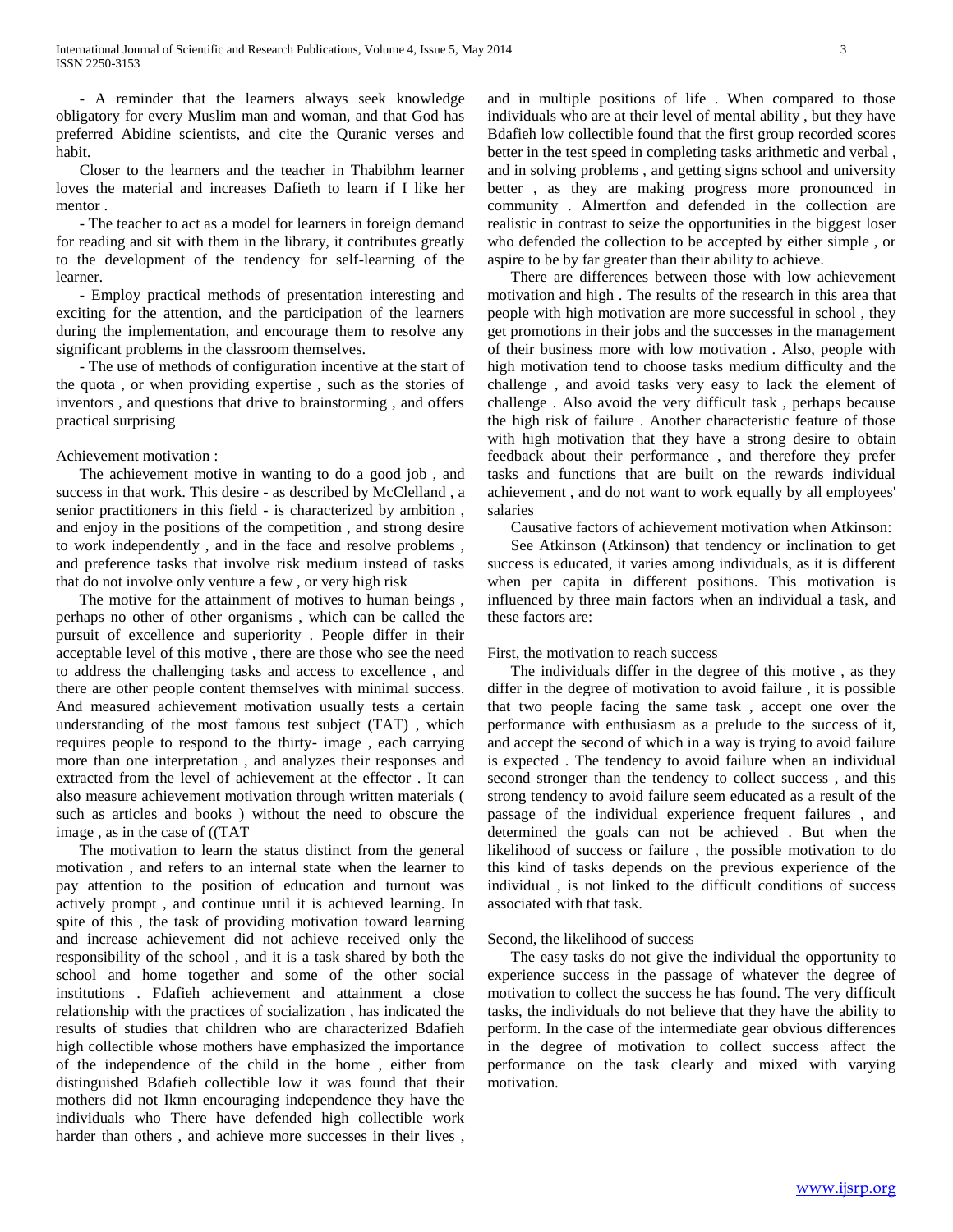Third: Value -emitting success

 Success is - in itself - a catalyst , and at the same time, the success in the most difficult tasks is an incentive that has a stronger effect of success in the least difficult tasks . In answer to the paragraphs of the test ; the individual who answers (45 ) sections of the test , acting as an incentive to achieve success is stronger than the incentive of success for individual answers (35) paragraph only .

 In terms of the application in the classroom , the Atkinson believes that three factors previously mentioned , can be strengthened or weakened through educational practices , what is important is to work the teacher to strengthen the likelihood of success , and weaken the prospect of failure , and that works to strengthen the motivation achievement when students through their passage experience success , and provide tasks which a reasonable degree of challenge , and be solvable

Motivation and cognitive achievement :

 " I think, therefore I am happy ." This motivation refers to the amount of happiness and enjoyment while doing forms of mental pattern of behavior . The people who have this kind of motivation at a high level like solving puzzles , reading books and magazines that deal with complex issues , and carry out activities require the ability to Alastelal problem solving arithmetic or software development . It is important here to know that this has nothing to do with intelligence , but it may be the motivation for this relationship perhaps with medium academic achievement in school , and grade point average in college .

 In addition to the impact of this motivation in the academic achievement of school , it has a strong relationship persuasive communication processes of human exposure . Also, the people Mrtfie cognitive motivation spend most of their time thinking about the world around them and try to discover solutions to the problems that are spread in this world , other than those with low cognitive motivation who do not care much about these things Attribution theory of motivation and achievement when students :

 The problem arises when the student failing to attribute the characteristics and features not subject to constant tuning , such as the ability . This student has shown the behavior of indifference , because it used to failure, and frustrating , and unpaid , and a little interest .

 And indifference is a logical reaction to the failure of the student if I think that the etiology which he attributes to external causes can not be changed , that is, they fixed it and not under his control and adjust . And students who are failing to notice and feel ; those less need of help , and they need to be encouraged to understand how you can change the situation , the real feeling of success ,

 The confirmation of the relationship and the connection between what his students' efforts in the past and the successes associated with them and tell them that if they tried more effort , it will lead to the collection of the highest in the future , but that this collection would be illusory and ineffective , because what they need truth is to provide real evidence demonstrate that their efforts will produce success , showing the reason for linking the outcome , the result in this case is subject to perception .

 The perception of the key factors in understanding the motivation by the perspective of the individual , and if I think that the students lack the ability to absorb the math , they walk their way by this belief , even if their abilities far above average . These students need a little motivation to try to solve math problems ; so because they expect that their performance in math problems will be weak .

 It is suggested Vanelli (Fanelli) to the teacher to tell his disciples this phrase : " You may be able to do your so if you try ... " This ensures that as few real success when teachers and students ; without expecting a big disappointment if to make the students effort and faced failure

 Due to the fact that achievement motivation is influenced by socialization practices ; , it is expected the emergence of clear distinctions between members of different communities and cultures , and between members of the same society , and that the different parenting practices of socio-economic layer to another layer , and culture to culture . In general, the Arab culture and the sons of the Arab societies are encouraging their children to proactive and attention to the collection , and Tthieb on it since years early in childhood , and linking the increase achievement and academic qualification and between improving the social and economic status of the family , and tend to produce individuals have motivated high collectible , and the need for education sons to fight . And works so often to compensate for the general mental ability , especially with regard to academic achievement . The teacher's role in increasing the motivation of achievement when students

#### Feedback:

 Providing feedback to the reasons for their failure and success achievement increases the expectations they have, in the case of a student who finds it difficult to master the issues beating long; teacher can be used on past successes achieved by the student, in order to build confidence in learning new tasks. Here, the teacher says to the student: "I know that this new type of questions seem difficult, but you have to learn how to work it out; because you know all the things you need to know, so you only need to work hard, and the result will be good."

 When a student enrolls at work; teacher can be cast within earshot comments like the following:

 "You're doing well, I have finished the first step, be sure you know the beatings ... You continue to work hard; I have compiled the numbers very quickly!! I have known that you can do this through the hard work of a serious effort.. I have been able doing so, I was target because you worked hard. "

"Enable students to formulate their goals and achieve them:

 The teacher can increase the motivation of students for achievement by enabling them to formulate their goals by following the many activities, such as training students to identify their educational goals and formulated their own language, and discussed with them, and help them choose the goals that acknowledge their ability to accomplish; commensurate with their preparations and efforts, and thus helps them to identify appropriate strategies to be followed while trying to achieve.

 Excitability of the needs of students for achievement and success:

 The individual needs to accomplish are available to all individuals, but at different levels, and may not reach the level of these needs when some students for one reason or another end